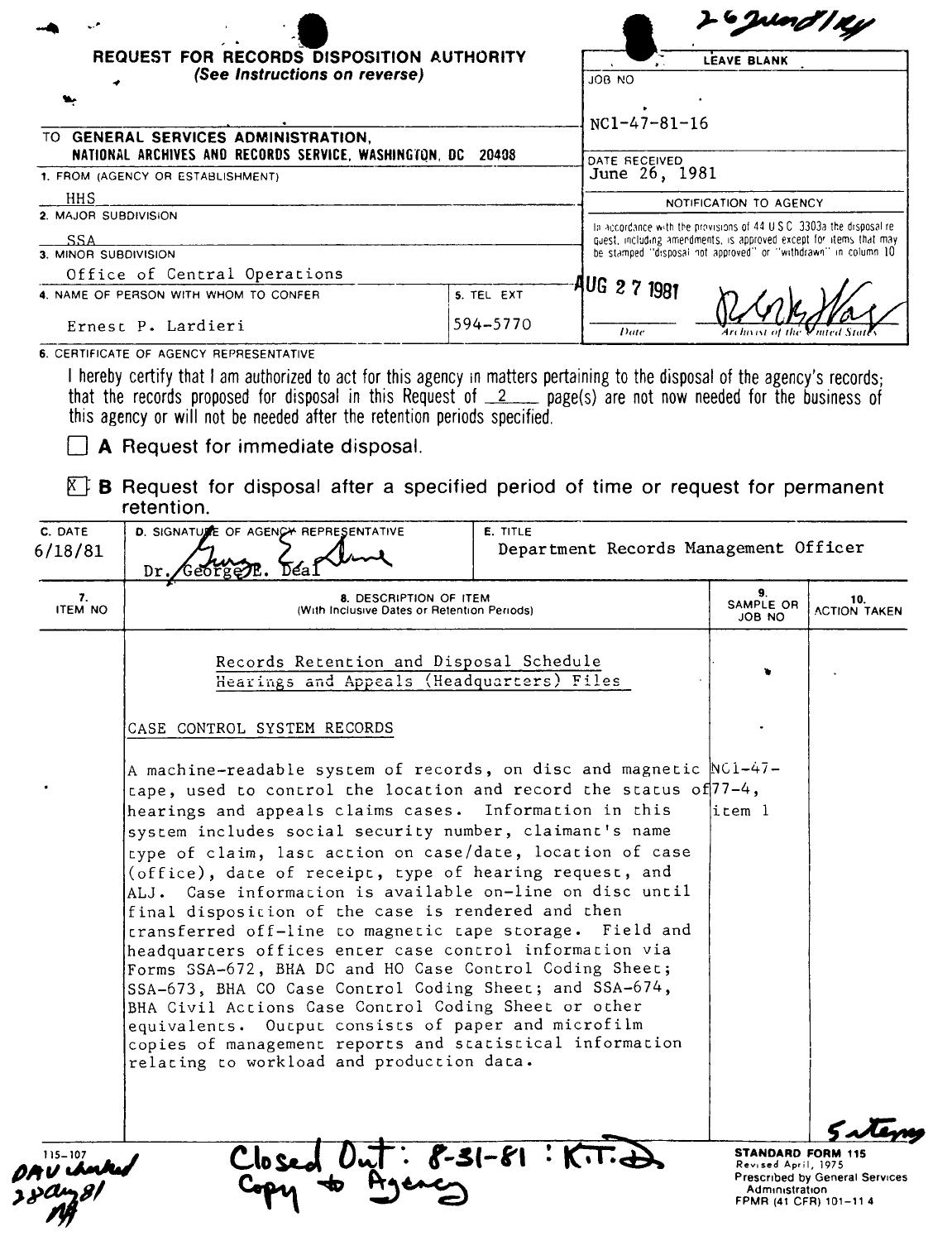



Use Standard Form 115 (obtainable from supply depots of the Federal Supply Service. Getteral Services Administration) and the continuation sheet Standard Form 115a (obtainable from the Records Disposition Division. Office of Federal Records Centers, National Archives and Records Service, Washington, D.C. 20408) to obtain authority to dispose of records or to request permanent retention of records. Detach the fifth copy from the set and keep as your reference copy. Submit the first four copies of the set to the National Archives and Records Service. One copy will be returned to the agency as notification of items that are authorized for disposal Items withdrawn or not approved for disposal will be so marked. Fach SF 115 requiring Comptroller General concurrence must be accompanied by a notification of approval from GAO.

## Specific Instructions  $\sim$  .

Entries 1-2, and 3 should show what agency has custody of the records that are identified on the form, and should contain the name of the department or independent agency, and its major and minor subdivisions.

Entries 4 and 5 should help identify and locate the person to whom inquiries regarding the records should be directed

Entry 6 should be signed and dated on the four copies by the agency representative. The number of pages involved in the request should be inserted

Box A should be checked if the records may be disposed of immediately. Box B should be checked if continuing disposal authority is requested or if permanent retention is requested. Only one box may be checked

Entry 7 should contain the numbers of the items of records identified on the form in sequence, i.e., 1, 2, 3, 4, etc.

Entry 8 should show what records are proposed for disposal.

OHA Representati

Offic Records

**INSTRUCTIONS** 

Center headings should indicate what office's records are involved if all records described on the form are not those of the same office or if they are records created by another office or agency.

An identification should be provided of the types of records involved if they are other than textural records, for example, if they are photographic records, sound recordings, or cartographic records.

An itemization and accurate identification should be provided of the series of records that are proposed for disposal or retention. Each series should comprise the largest practical grouping of separately organized and logically related materials that can be treated as a single unit for purposes of disposal. Component parts of a senes may be listed separately if numbered consecutively as 1a. 1b, etc., under the general series entry.

A statement should be provided showing when disposal is to be made of the records, thus:

If immediate disposal is requested of past accumulations of records, the inclusive dates during which the records were produced should be stated.

If continuing disposal is requested for records that have accumulated or will continue to accumulate, the retention period may be expressed in terms of years, months, etc., or in terms of future actions or events. A future action or event that is to determine the retention period must be objective and definite. If disposal of the records is contingent upon their being microfilmed, or otherwise reproduced or recorded on machine readable media, the retention period should read: "Until ascertained that reproduced comes or recordings have been made in accordance with GSA regulations and are adequate substitutes for the paper records," Also, the provisions of FPMR § 101-11.5 should be observed.

Entry 9 should be checked if samples are submitted for an item. However, samples of the records are not required unless they are requested by the NARS appraiser. If an item has been previously submitted, the relevant job and item number should be entered.

Entry 10 should be left blank.

Dace

Date

Standard Form 115 BACK /Rev